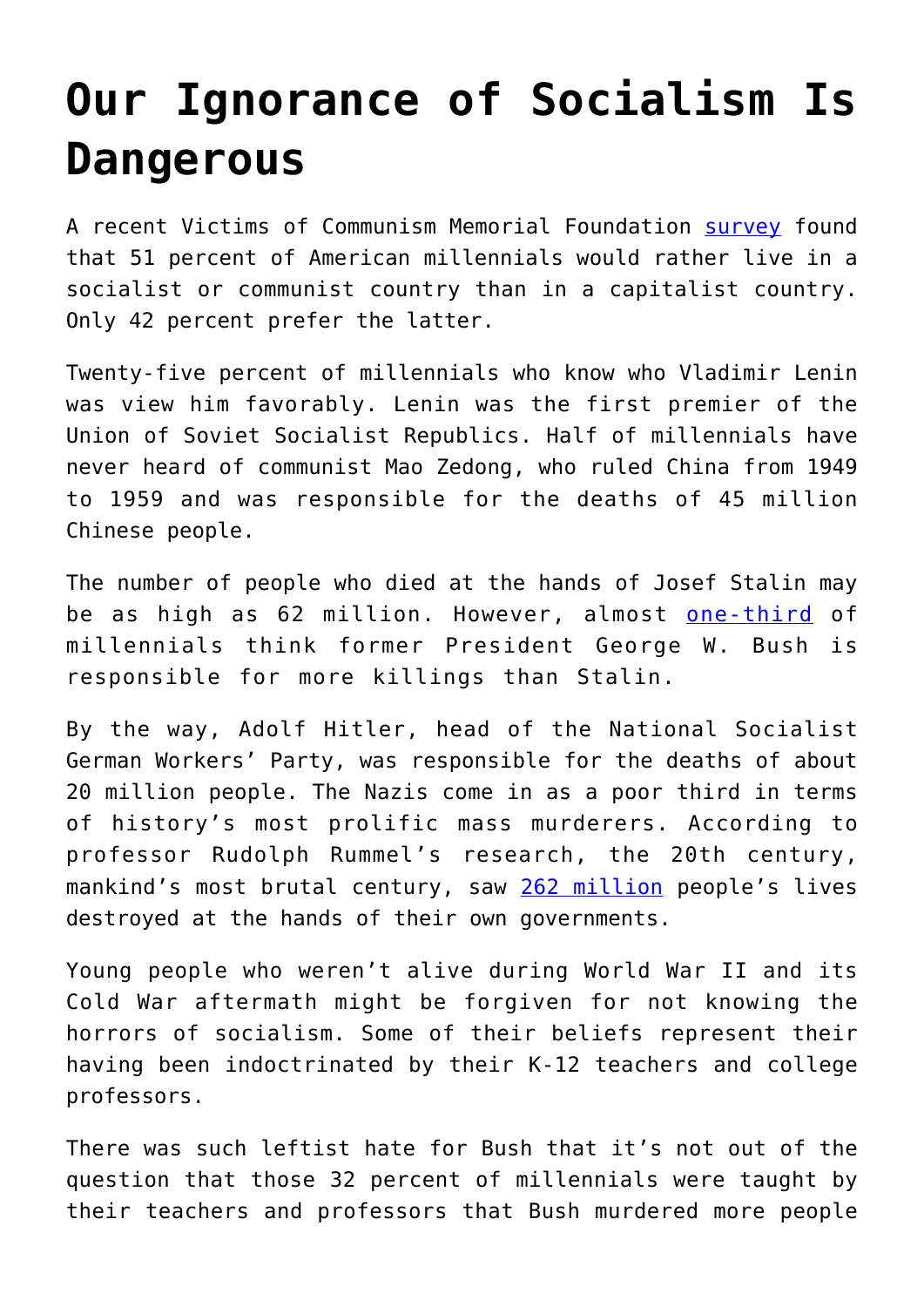than Stalin.

America's communists, socialists, and Marxists have little knowledge of socialist history. Bradley Birzer, a professor of history at Hillsdale College, explains this in an article for The American Conservative titled ["Socialists and Fascists Have](http://tinyurl.com/yd4lqxvs) [Always Been Kissing Cousins.](http://tinyurl.com/yd4lqxvs)"

Joseph Goebbels wrote in 1925, "It would be better for us to end our existence under Bolshevism than to endure slavery under capitalism." This Nazi sentiment might be shared by Sen. Bernie Sanders, I-Vt., and his comrade Rep.-elect Alexandria Ocasio-Cortez, D-N.Y. Goebbels added, "I think it is terrible that we and the communists are bashing in each other's heads."

When the tragedies of socialist regimes—such as those in Venezuela, the USSR, China, Cuba, and many others—are pointed out to America's leftists, they hold up Sweden as their socialist role model. But they are absolutely wrong about Sweden.

Johan Norberg points this out in his documentary "[Sweden:](http://tinyurl.com/lvdwzhr) [Lessons for America](http://tinyurl.com/lvdwzhr)?" Americans might be surprised to learn that Sweden's experiment with socialism was a relatively brief flirtation, lasting about 20 years and ending in disillusionment and reform.

## Reason magazine reports:

*Sweden began rolling back government in the early 1990s, recapturing the entrepreneurial spirit that made it a wealthy country to begin with. High taxation and a generous array of government benefits are still around. But now it's also a nation of school vouchers, free trade, open immigration, light business regulation, and no minimum wage laws.*

School vouchers, light business regulation, and no minimum wage laws are practices deeply offensive to America's